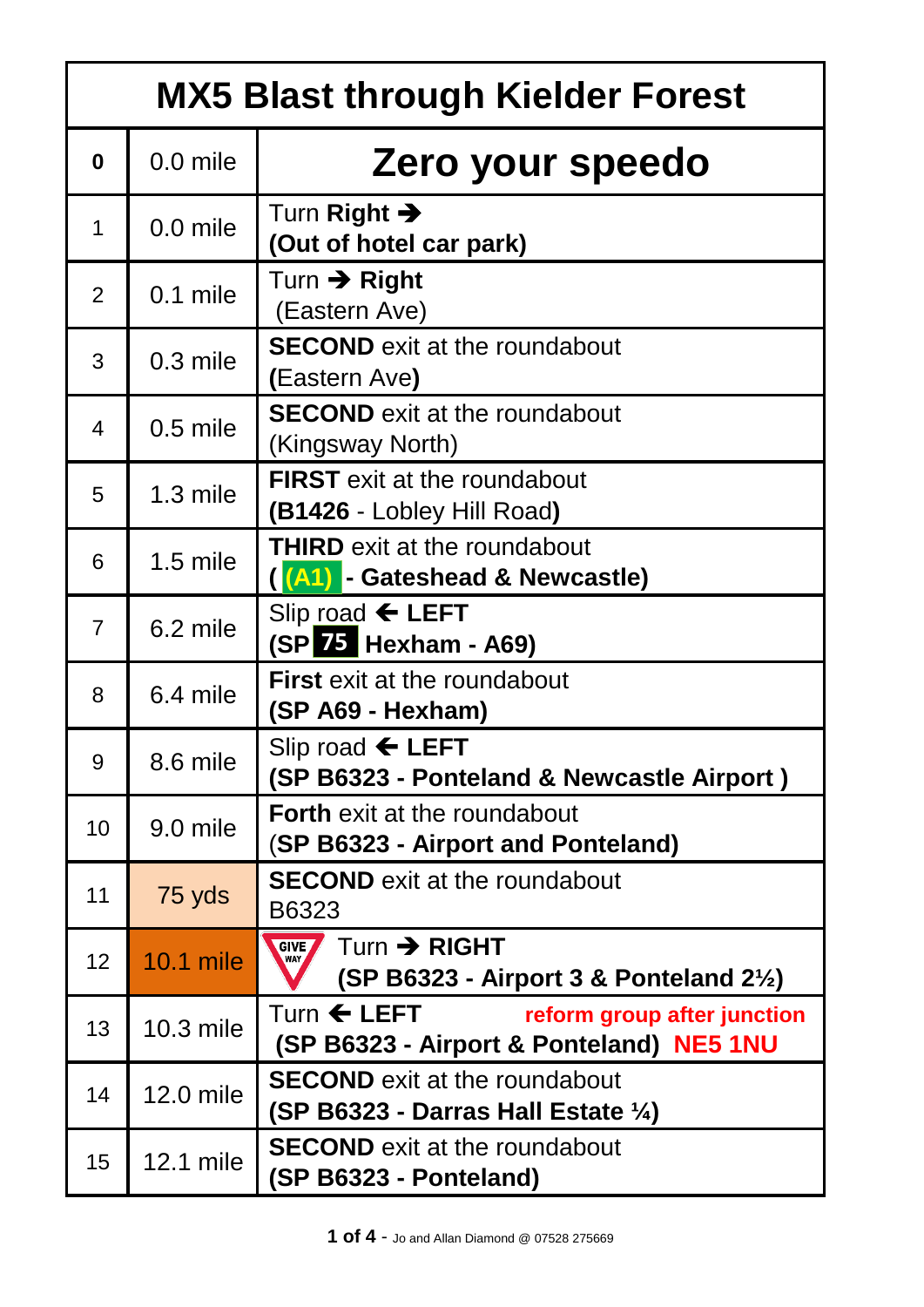| 16 | 12.7 mile  | Turn $\leftarrow$ LEFT<br>18<br>(A696 - Jedburgh)                                          |
|----|------------|--------------------------------------------------------------------------------------------|
| 17 | 75 yds     | <b>FIRST</b> exit at the mini roundabout                                                   |
| 18 | 37.3 mile  | Turn $\leftarrow$ LEFT<br>(SP A68 - Corbridge)                                             |
| 19 | 56.1 mile  | <b>Third</b> exit at the roundabout<br><b>SP B6318 - Chollerford)</b>                      |
| 20 | 60.6 mile  | Over narrow bridge                                                                         |
| 21 | $160$ yds  | <b>SECOND</b> exit at the roundabout<br>(SP B6320 - Otterburn 20 miles)                    |
| 22 | 66.1 mile  | 'T' Junc Turn ← LEFT Grey Bull Inn on right<br>(B6320 - immediately RIGHT) NE48 3NA        |
| 23 | 71.1 mile  | After you cross the bridge<br>Turn ← LEFT - Kielder                                        |
| 24 | 74.2 mile  | Turn $\leftarrow$ LEFT<br>(SP - Kielder 14 & Falstone 5)                                   |
| 25 | 79.9 mile  | Turn ← LEFT LUNCH<br>Into The Pheasant Inn car park NE48 1DD                               |
| 26 | 0.0 mile   | Zero your speedo                                                                           |
| 27 | $0.0$ mile | Turn $\leftarrow$ LEFT out of The Pheasant Inn car park                                    |
| 28 | 16.0 mile  | $'T'$ Junc Turn $\rightarrow$ RIGHT<br><b>GIVE</b><br>WAY<br>(SP A6357 - Jedburgh 18 mile) |
| 29 | 25.5 mile  | T' Junc Turn > RIGHT TD9 8RA<br><b>GIVE</b><br><b>WAY</b><br>(SP A6088 - Chesters 2 mile)  |
| 30 |            | $'T'$ Junc Turn $\rightarrow$ RIGHT<br><b>GIVE</b><br><b>WAY</b>                           |
|    | 32.6 mile  | (SP A68 - Corbridge)                                                                       |
| 31 | 45.6 mile  | $Turn \rightarrow RIGHT$<br>(SP A68 - Corbridge)                                           |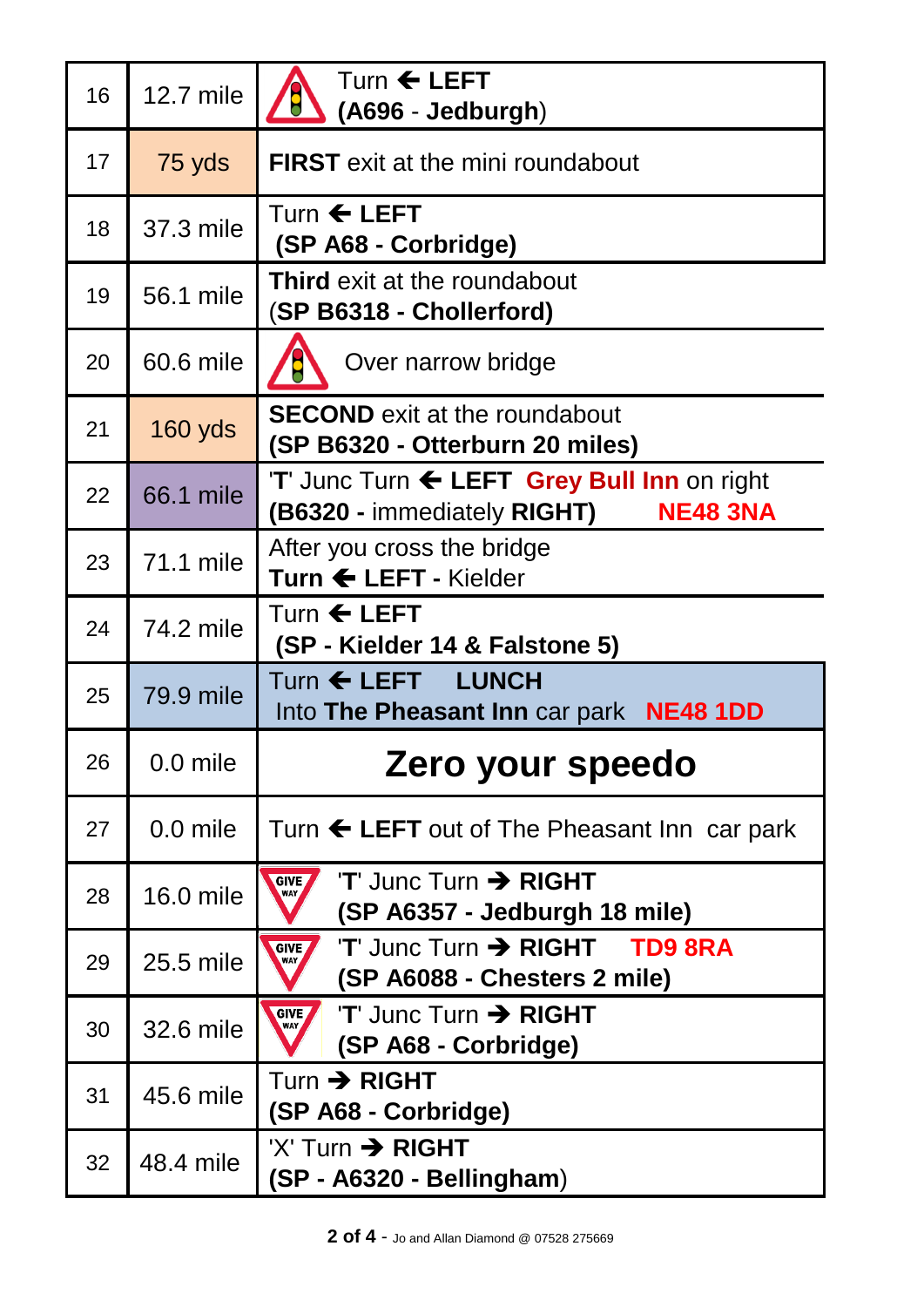| 33 | 55.0 mile  | $'X'$ Turn $\leftarrow$ LEFT<br>(SP - W. Wodburn 4 & Redesmouth 2)                                              |
|----|------------|-----------------------------------------------------------------------------------------------------------------|
| 34 | $0.2$ mile | Carriages Tea Rooms on the RIGHT<br><b>Coffee and break NE48 2DT</b>                                            |
| 35 | $0.0$ mile | Zero your speedo                                                                                                |
| 36 | 4.1 mile   | $'T'$ Junc Turn $\rightarrow$ RIGHT<br><b>GIVE</b><br>WAY<br>(SP A68 - Corbridge)                               |
| 37 | 5.7 mile   | Turn $\leftarrow$ LEFT<br>(SP - Knowergate)                                                                     |
| 38 | 11.5 mile  | <b>GIVE</b><br>WAY<br>'X' staight ↑ Across                                                                      |
| 39 | 13.7 mile  | $'T'$ Junc Turn $\rightarrow$ RIGHT<br><b>GIVE</b><br>(SP B6342 - Hexham 191/2)                                 |
| 40 | 14.6 mile  | Turn $\leftarrow$ LEFT<br>(SP - B6343 - Morpeth 12 And Mitford 10)                                              |
| 41 | 11.5 mile  | $T$ Junc Turn $\rightarrow$ RIGHT<br><b>GIVE</b><br><b>WAY</b><br><b>(SP A192 - Newcastle - Newgate Street)</b> |
| 42 | 26.1 mile  | <b>FIRST</b> exit at the roundabout<br>(on to Bridge Street)                                                    |
| 43 | 26.4 mile  | <b>SECOND</b> exit at the roundabout<br>$(SP A192 - Newcastle 15   (A1)$                                        |
| 44 | 26.6 mile  | <b>SECOND</b> exit at the roundabout<br>(SP A192 - Blyth & Cramington)                                          |
| 45 | 27.4 mile  | <b>SECOND</b> exit at the roundabout<br>(SP A192 - Tynemouth & Cramlington)                                     |
| 46 | 31.2 mile  | $'T'$ Junc Turn $\rightarrow$ RIGHT<br><b>GIVE</b><br>(SP A1068 - Newcastle & Tynemouth)                        |
| 47 | 31.9 mile  | <b>SECOND exit at the roundabout</b><br>$(SP A1068 - Newcastle (A1)$                                            |
| 48 | 33.0 mile  | <b>SECOND</b> exit at the roundabout<br>$(SP A1068 - Newcastle A1)$                                             |
| 49 | 33.6 mile  | <b>SECOND</b> exit at the roundabout<br>$(SP A1068 - Newcastle (A1) )$                                          |